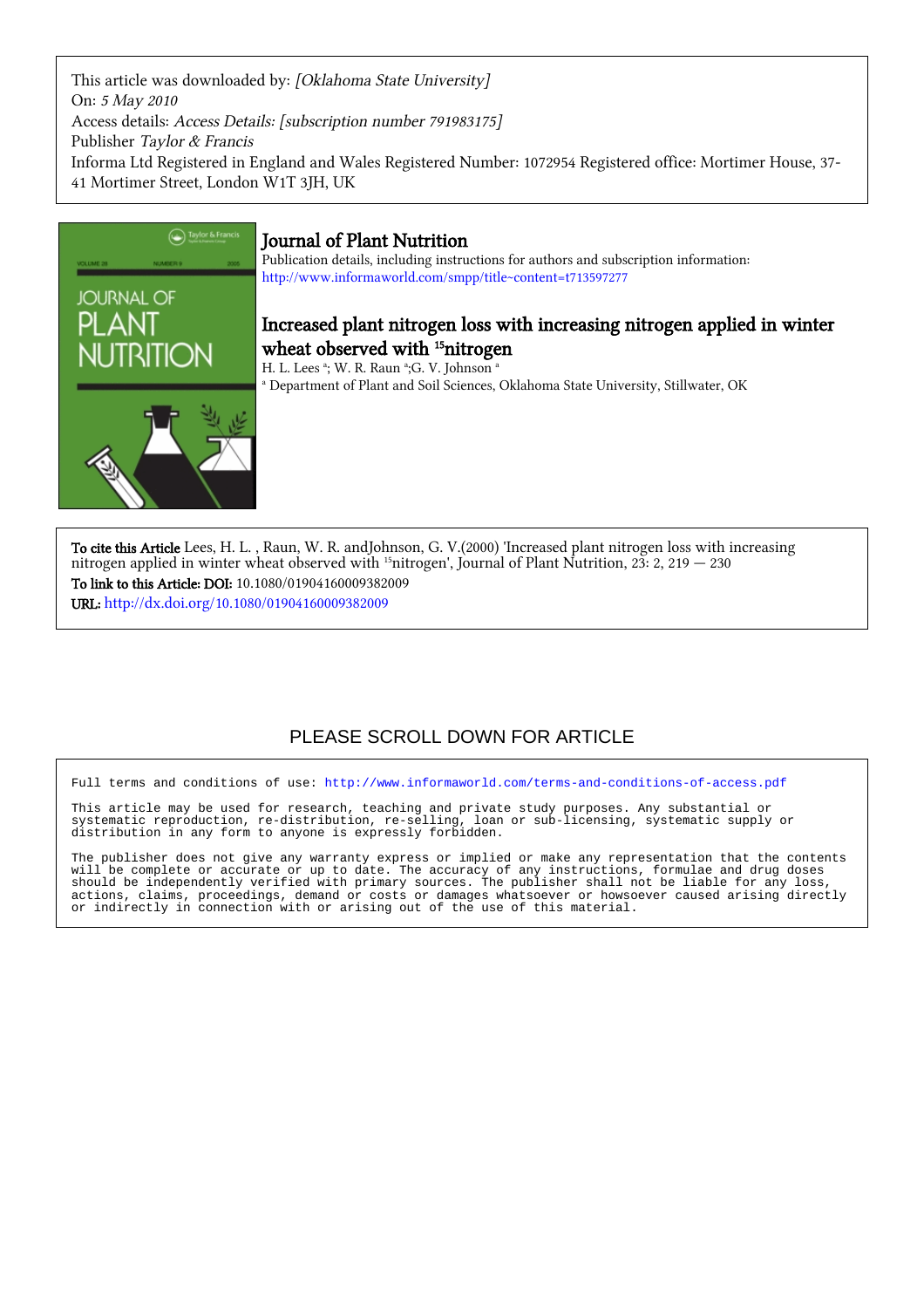# **Increased Plant Nitrogen Loss with Increasing Nitrogen Applied in Winter Wheat Observed with <sup>15</sup>Nitrogen**

## **H. L. Lees, W. R. Raun,<sup>1</sup> and G. V. Johnson**

*Department of Plant and Soil Sciences, Oklahoma State University, Stillwater, OK 74078-0507*

#### ABSTRACT

Nitrogen (N) fertilizer is generally the most costly input for winter wheat (*Triticum aestivum* L.) production. Therefore, it was important to maximize fertilizer use efficiency and minimize N losses to the environment. One of the mechanisms responsible for decreased N use efficiency (NUE) was plant N loss. The objectives of this experiment were to determine fertilizer N recovery in winter wheat when produced for forage and grain, and to quantify potential plant N losses from flowering to maturity in winter wheat. Two long-term (>25 years) winter wheat *(Triticum aestivum* L.) N rate fertility experiments (Experiment 222 and Experiment 502) were selected to evaluate <sup>15</sup>N fertilizer recovery. Percent <sup>15</sup>N recovery was determined from all microplots in plant tissue at flowering, in the grain, and straw at harvest and in the soil. Fertilizer  $N(^{15}NH,~^{15}NO)$  was applied at rates of 0, 45, 90, and 135 kg N ha<sup>-1</sup> in Experiment 222, and 0, 22, 45, 67, 90, and 112 kg N ha<sup>-1</sup> in Experiment 502. The ratio of NO<sub>3</sub> to NH $_1$ <sup>+</sup> in wheat forage at flowering was positively correlated with estimated

<sup>1</sup>Corresponding author (e-mail address: wrr@agr.okstate.edu).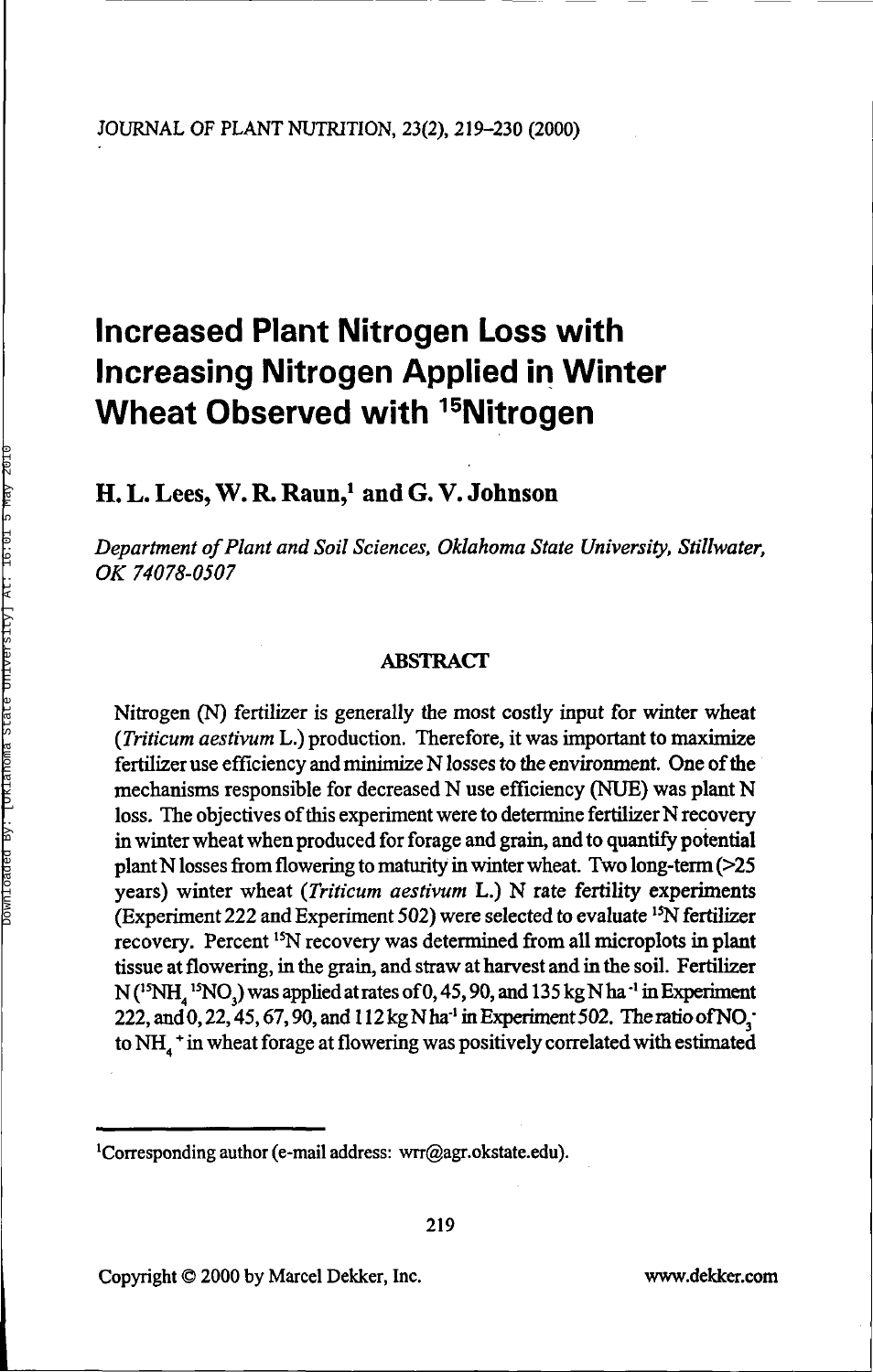plant N loss. Estimated plant N loss (total N uptake in wheat at flowering minus N uptake in the grain and straw at maturity) ranged from a net gain of 12 kg N ha<sup>-1</sup> to a loss of 42 kg N ha<sup>-1</sup>, and losses increased with increasing N applied.

### INTRODUCTION

Recovery of fertilizer N in crop production systems has been thoroughly investigated, yet, N balance studies seldom account for more than 50% of the fertilizer N applied (Rasmussen and Rohde, 1991). In addition, comprehensive evaluation of soil and plant sinks has failed to produce 100% recoveries. Carter et al. (1967) found most of the applied N was either taken up into the plant or kept in the top 15 cm of the soil profile. Webster et al. (1986) found 22% of the fertilizer applied in the first year remained in the soil at the end of the growing season; slightly more than half of which was found in the upper 15 cm. Olson et al. ( 1979) found 70-75% of the total fertilizer N was in the top 10 cm of the soil profile, while 70-91% was in the top 20 cm. Reddy and Reddy (1993) found that the first 15 cm of the soil profile contained one-half of the residual N. Harris et al. (1994) noted that the microbial biomass recovered up to 6% of the applied fertilizer N, while the nonbiomass organic fraction contained 14% of the applied N.

Movement of N through the soil profile did not reach beyond the sampling zone during a growing season that received 208 mm of rainfall (Carter et al., 1967). Webster et al. (1986) observed little leaching loss (less than 1% in the first year and 1.3 and 3.9% over 5 and 6 year time periods). Research employing <sup>15</sup>N has shown that the plant removes between 40 and 58% of the applied fertilizer N in the growing season that the fertilizer was applied in, while the grain accounts for 27 to 33% (Olson and Swallow, 1984). Reddy and Reddy (1993), examining corn, found that applied fertilizer N recoveries ranged from 17 to 20% in the grain. Webster et al. (1986) found after five and six years had passed, total N recoveries were 49 and 62%. Harris et al. ( 1994) stated that 40% of applied fertilizer N was removed by the crop.

Work by Raun and Johnson (1995) indicates that the soil-plant system can buffer against soil profile inorganic N accumulation when N rates exceed that required for maximum yield. Increased plant N loss when N rates exceeded that required for maximum yield was proposed as one the buffering mechanisms (Raun and Johnson, 1995). Francis et al. (1993) noted that plant N losses accounted for 52-73% of the unaccounted-for N in <sup>15</sup>N balance calculations. Moreover, they found most plant N losses occurred after anthesis, and plant N loss was greater at higher rates of N. Harper et al. (1987) found 21% of applied fertilizer N was lost as volatile ammonia during senescence and approximately 11% of the potential N available for redistribution from stems and leaves was lost as volatile ammonia in wheat. Daigger et al.  $(1976)$  found total N losses from 25 to 80 kg ha<sup>-1</sup> in winter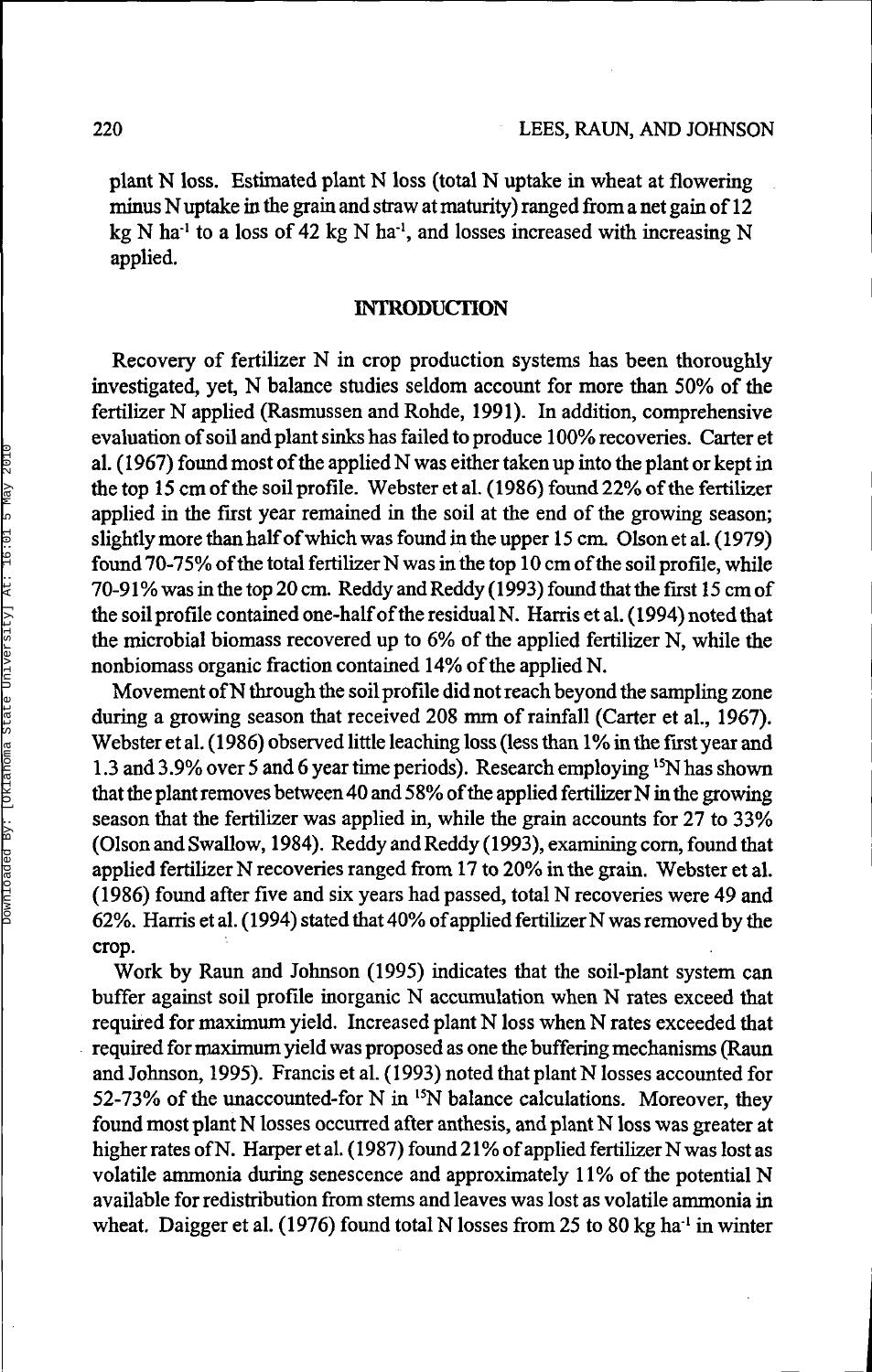#### WINTER WHEAT OBSERVED WITH <sup>15</sup>N  $15N$  221

wheat. Stutte et al. (1979) discovered that soybeans lost more N during early vegetative growth stages than during flowering and pod fill. Morgan and Parton (1989) found grain fill produced the highest rates of ammonia volatilization in spring wheat, with especially high levels of ammonia volatilization occurring after anthesis and prior to maturity. Reddy and Reddy (1993) found unaccounted N losses were 11 to 18% at 100 kg N ha<sup>-1</sup> and 34 to 48% for 200 kg N ha<sup>-1</sup>. This finding was consistent with Raun and Johnson (1995) who noted that losses (other than leaching) can increase at the higher rates of applied N.

In corn plants, post-anthesis N losses from aboveground biomass ranged from 10 to 20% of the fertilizer applied (Francis et al., 1993). Plant N loss was maximized at the N fertilization rate where the greatest leaf area occurred. Work by Kanampiu et al. ( 1997) documented plant N losses in winter wheat that ranged from 8 to 26 kg N ha<sup>-1</sup>, and that losses increased with increasing rates of N application.

Harris et al. ( 1994) found more applied fertilizer N loss during a drought year than during a normal one. Olson et al. (1979) found  $100 \text{ kg N}$  ha<sup>1</sup> rate plots had twice as much fertilizer N that was unaccounted for as did the 50 kg N ha<sup>-1</sup> rate plots. They also found most of the fertilizer remaining in the soil was in the top 0-10 cm layer of soil, with no sign of N below 50 cm. Olson et al. ( 1979) concluded that unaccounted N losses were not due to leaching, but to gaseous losses. Carter et al. (1967) concluded N was lost in the gaseous form throughout the year, but was more intense in the warmer months.

Unaccountable fertilizer N losses have been attributed to volatilization (both from the soil and from the plant), denitrification, and leaching. Webster et al. (1986) blamed denirrification processes for unaccounted N losses of 11 % in the first year. Olson and Swallow (1984) found a direct relationship between the amount of fertilizer nitrate present in the topsoil and the amount of N unaccounted.

The objectives of this experiment was to determine fertilizer N recovery in winter wheat when produced for forage and grain, and to quantify potential plant N losses from flowering to maturity in winter wheat.

### **MATERIALS AND METHODS**

Two long-term soil fertility experiments were selected for further study, Experiment 222 at Stillwater and Experiment 502 at Lahoma, OK. In the first year of this study, only Experiment 222 was used. Experiment 222 was conducted on a Kirkland silt loam (fine, mixed, thermic Udertic Paleustoll). Experiments 222 and 502 were both long-term fertility trials that receive annual applications of N, phosphorus (P), and potassium (K) incorporated pre-plant in a conventional tillage continuous winter wheat production system. The treatments selected for <sup>15</sup>N microplots were those where N rates varied, but annual P and K rates were constant. In the second year of this study, Experiment 222 was continued and another was initiated, Experiment 502 at Lahoma (Grant silt loam, fine, mixed thermic Typic Paleustoll), OK. Soil test levels at the initiation of each experiment are reported in Table 1.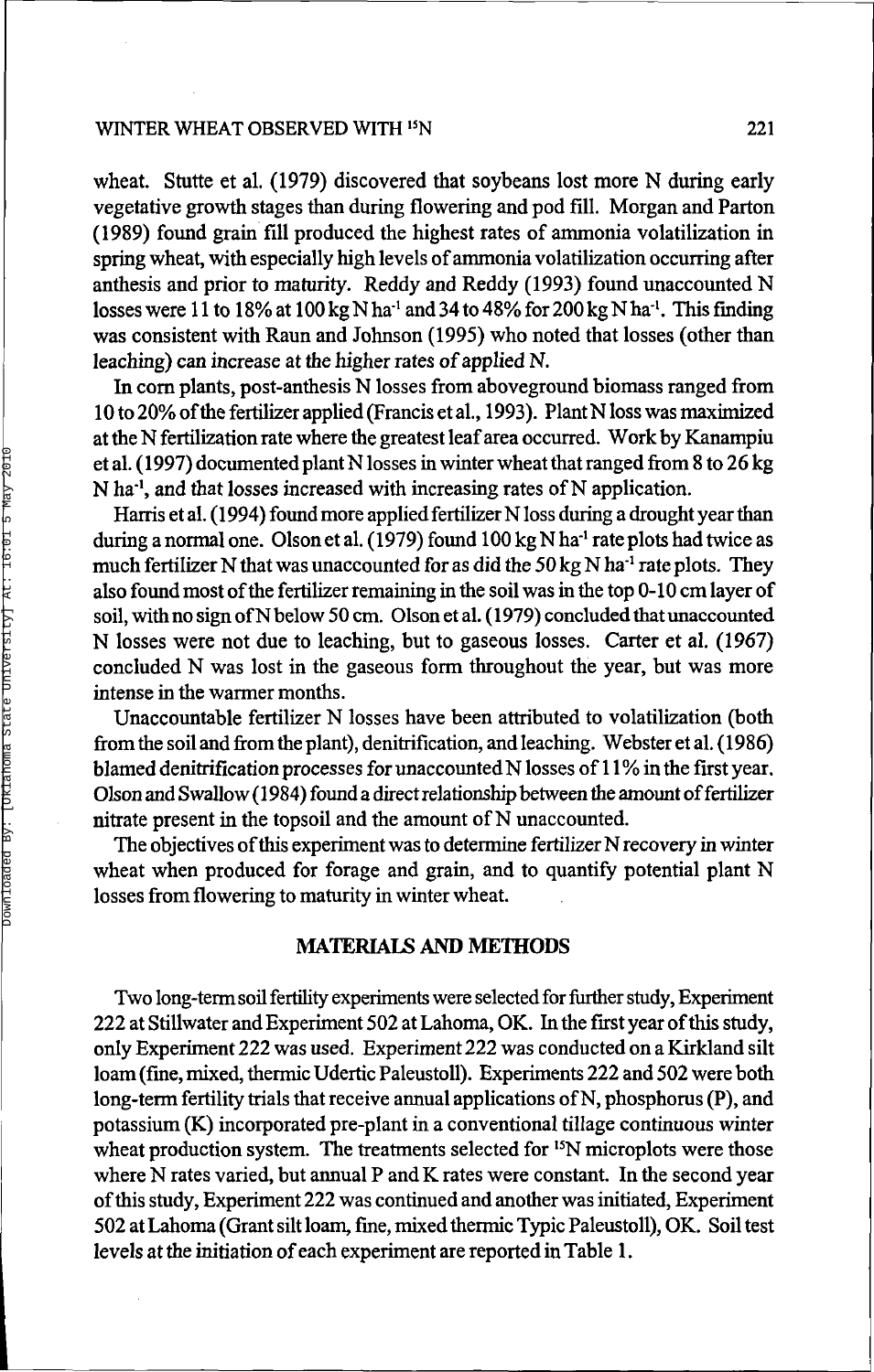| Exp. | Fertilizer Applied |                                    |    | <b>Soil Test Level</b> |                     |                     |                     |                |  |
|------|--------------------|------------------------------------|----|------------------------|---------------------|---------------------|---------------------|----------------|--|
|      | N                  | P                                  | K  | pН                     | P                   | K                   | Organic C           | <b>Total N</b> |  |
|      |                    | $\overline{yr}$<br>$-kg$ $ha^{-1}$ |    |                        | mg kg <sup>-1</sup> | mg kg <sup>-1</sup> | $g kg$ <sup>1</sup> | $g\,kg^{1}$    |  |
| 222  | 0                  | 29                                 | 38 | 6.0                    | 57                  | 221                 | 8.2                 | 0.6            |  |
|      | 45                 | 29                                 | 38 | 5.7                    | 65                  | 283                 | 8.9                 | 0.7            |  |
|      | 90                 | 29                                 | 38 | 5.4                    | 57                  | 253                 | 9.8                 | 0.8            |  |
|      | 135                | 29                                 | 38 | 5.2                    | 56                  | 220                 | 9.7                 | 0.8            |  |
| 502  | 0                  | 20                                 | 56 | 5.7                    | 57                  | 417                 | 4.6                 | 0.9            |  |
|      | 23                 | 20                                 | 56 | 5.7                    | 50                  | 373                 | 5,1                 | 0.9            |  |
|      | 45                 | 20                                 | 56 | 5.6                    | 65                  | 409                 | 4,3                 | 0.7            |  |
|      | 67                 | 20                                 | 56 | 5.5                    | 58                  | 389                 | 4.5                 | 0.9            |  |
|      | 90                 | 20                                 | 56 | 5.4                    | 52                  | 426                 | 4.3                 | 0.7            |  |
|      | 112                | 20                                 | 56 | 5.3                    | 55                  | 455                 | 5.1                 | 0.9            |  |

TABLE 1. Treatments and surface soil test characteristics (0-15 me) for Experiments 222 and 502.

pH, 1:1 soil:water, K and P, Mehlich III: Organic carbon (C) and Total N, dry combustion.

TABLE 2. Grain yield from Experiment 222,1995-1997 and Experiment 502,1996-1997.

| Experiment       | Fertilizer                           | Grain Yield       |           |
|------------------|--------------------------------------|-------------------|-----------|
|                  | Applied                              |                   |           |
|                  | N                                    | 1996              | 1997      |
|                  | kg ha <sup>-1</sup> yr <sup>-1</sup> | $-$ kg ha $^{-1}$ |           |
|                  |                                      |                   |           |
| 222              | 0                                    | 815.90            | 942.85    |
|                  | 45                                   | 1006.18           | 888.32    |
|                  | 90                                   | 1139.69           | 1135.40   |
|                  | 135                                  | 1235.64           | 1927.44   |
| SED              |                                      | 62.96             | 128.10    |
| N rate linear    |                                      | ***               | .         |
| N rate quadratic |                                      | ns                |           |
| 502              | 0                                    |                   | 1342.39   |
|                  | 23                                   |                   | 1969.17   |
|                  | 45                                   |                   | 2271.61   |
|                  | 67                                   |                   | 2590.99   |
|                  | 90                                   |                   | 3169.02   |
|                  | 112                                  |                   | 4009.41   |
| SED              |                                      |                   | 582.33    |
| N rate linear    |                                      |                   |           |
| N rate quadratic |                                      |                   | <b>ns</b> |

SED=Standard error of the difference between two equally replicated treatment means.

\*\*, \*\*\*Significant at the 0.01, and 0.001 probability levels, respectively.

ns=Non-significant.

÷.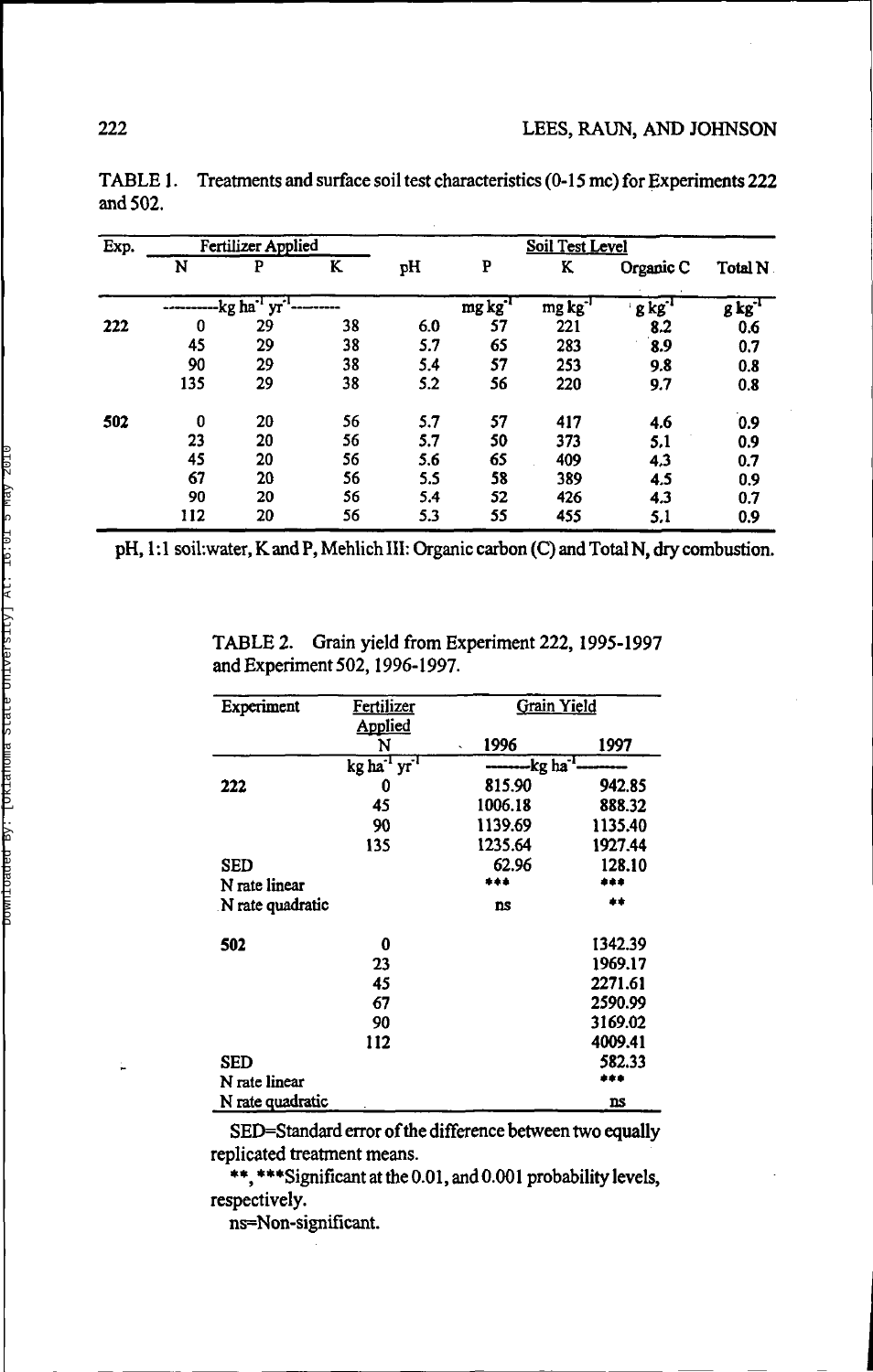| Location         |            |        |                |       | <b>Total N Uptake</b> |                             |        |       |                   |
|------------------|------------|--------|----------------|-------|-----------------------|-----------------------------|--------|-------|-------------------|
|                  |            |        | -1996–<br>1997 |       |                       |                             |        |       |                   |
|                  | Applied N  | Forage | Grain          | Straw | Gain/                 | Forage                      | Grain  | Straw | Gain/             |
|                  |            |        |                |       | Loss <sup>5</sup>     |                             |        |       | Loss <sup>5</sup> |
|                  | kg ha 'yr' |        |                |       |                       | --kg N ha <sup>-1</sup> --- |        |       |                   |
| 222              | 0          | 29.40  | 23.47          | 12.74 | +6.81                 | 18.76                       | 22.54  | 8.04  | $+11.82$          |
|                  | 45         | 38.59  | 32.10          | 18.54 | $+12.05$              | 42.81                       | 23.13  | 21.43 | $+1.75$           |
|                  | 90         | 70.72  | 40.63          | 27.50 | $-2.59$               | 96.62                       | 31.01  | 55.02 | $+6.32$           |
|                  | 135        | 102.49 | 48.41          | 39.41 | -14.67                | 143.61                      | 51.69  | 71.93 | $-5.1$            |
| SED              |            | 8.20   | 4.40           | 2.79  |                       | 19.91                       | 2.90   | 11.91 |                   |
| N rate linear    |            | ***    | **             | $***$ |                       | $\bullet\bullet$            | ***    |       |                   |
| N rate quadratic |            | ns     | ns             | ns    |                       | ns                          | **     | ns    |                   |
| 502              | $\bf{0}$   |        |                |       |                       | 29.46                       | 32.83  | 11.08 | +14.45            |
|                  | 23         |        |                |       |                       | 56.21                       | 50.01  | 26.68 | $+20.48$          |
|                  | 45         |        |                |       |                       | 127.96                      | 57.05  | 47.54 | $-23.37$          |
|                  | 67         |        |                |       |                       | 132.12                      | 63.56  | 40.15 | $-28.41$          |
|                  | 90         |        |                |       |                       | 182.29                      | 90.54  | 63.05 | $-28.70$          |
|                  | 112        |        |                |       |                       | 191.84                      | 105.39 | 44.90 | $-41.55$          |
| <b>SED</b>       |            |        |                |       |                       | 24.79                       | 14.65  | 9.55  |                   |
| N rate linear    |            |        |                |       |                       | ***                         | ***    |       |                   |
| N rate quadratic |            |        |                |       |                       | ns                          | ns     |       |                   |

TABLE 3. Forage, grain, and straw N uptake and estimated plant N loss, Experiment 222, 1996-1997 and Experiment 502,1997.

 $\frac{E}{G}$ Gain/loss determined by subtracting forage N uptake at flowering from total N in the grain and straw at maturity (+ values indicate a net gain and - values indicate a net loss from flowering maturity).

SED=Standard error of the difference between two equally replicated treatment means. \*, \*\*, \*\*\*Significant at the 0.05,0.01, and 0.001 probability levels, respectively. ns=Non-significant.

The experimental design was a randomized complete block with 3 replications. Each plot measured 6.1x18.3 m. The area contained within the microplots was 32.8 x 76.2 cm. 'Tonkawa'' winter wheat (Triticum aestivum L.) was sown at 67.2 kg ha<sup>-1</sup>. After the wheat stand was established, 32.8x76.2 cm microplot metal frames were installed in the center of each plot. Each frame spanned four rows of wheat.

Microplots were fertilized using 11.8881 percent atom excess  $^{15}NH_{4}^{15}NO_{3}$  at Experiment 222 in November of 1995 and at Experiment 502 in November of 1996. Experiment 222 was fertilized with non-labeled ammonium nitrate fertilizer in the second year (October, 1996). Fertilizer N was applied at rates of 0, 45, 90, and 135 kg N ha<sup>-1</sup> at Experiment 222. Phosphorus and K were applied to all plots at fixed rates of 29 and 38 kg ha<sup>1</sup>, respectively. Fertilizer N was applied at rates of 0, 22, 45, 67, 90, and 112 kg N ha<sup>-1</sup> in Experiment 502 with fixed rates of 20 kg P ha<sup>-1</sup> and 56 kg K ha<sup>-1</sup>.

Soil cores, 2.22 cm in diameter, were taken to a depth of 250 cm in 1996 and to a depth of 120 m in 1997, and sectioned into 0-15 cm, 15-30 cm, 30-45 cm, 45-60 cm, 60-90 cm, 90-120 cm, 120-150 cm, 150-180 cm, 180-210cm,and210-240cm. The soil cores were refrigerated at 10°C prior to processing. Soil samples were ground to pass a 150 um (No. 100) sieve.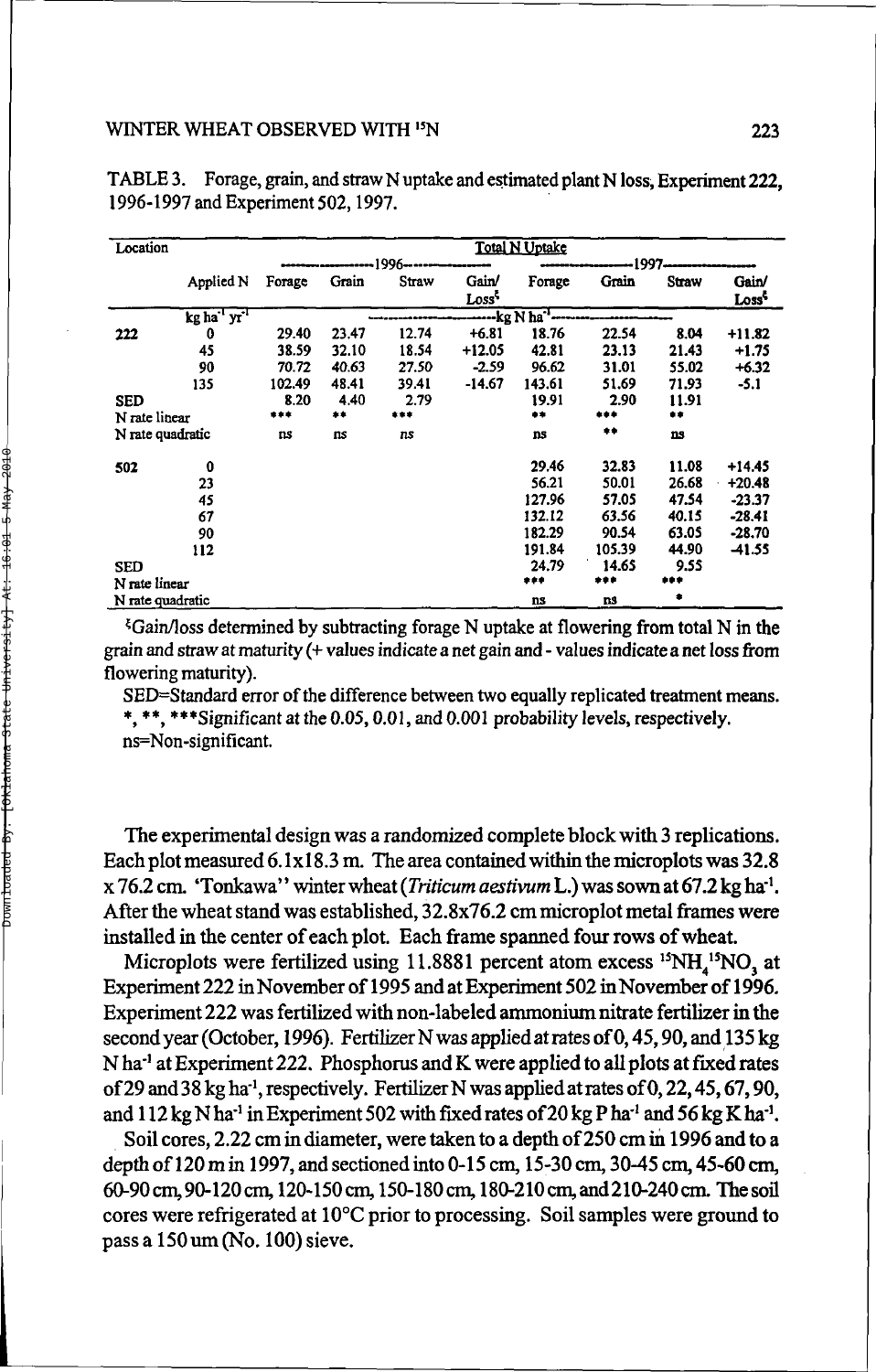| Location         |                                      |        |           |       |                   | Fertilizer N Recovery |           |           |                   |
|------------------|--------------------------------------|--------|-----------|-------|-------------------|-----------------------|-----------|-----------|-------------------|
|                  |                                      | 1996   |           |       |                   | 1997                  |           |           |                   |
|                  | Applied N                            | Forage | Grain     | Straw | Gain/             | Forage                | Grain     | Straw     | Gain/             |
|                  |                                      |        |           |       | Loss <sup>5</sup> |                       |           |           | Loss <sup>*</sup> |
|                  | kg ha <sup>-1</sup> yr <sup>-1</sup> |        |           |       |                   | -%-                   |           |           |                   |
| 222              | 0                                    |        |           |       |                   |                       |           |           |                   |
|                  | 45                                   | 19.43  | 12.89     | 5.85  | $-0.69$           | 1.27                  | 0.70      | 0.56      | $-0.01$           |
|                  | 90                                   | 21.51  | 9.71      | 4.55  | $-7.25$           | 3.24                  | 1.07      | 1.87      | $-0.30$           |
|                  | 135                                  | 25.68  | 12.04     | 3.49  | $-10.15$          | 3.35                  | 1.23      | 1.84      | $-0.28$           |
| SED              |                                      | 4.17   | 2.06      | 0.78  |                   | 0.46                  | 0.27      | 0.59      |                   |
| N rate linear    |                                      | ns     | ns        | ۰     |                   | ÷                     | <b>ns</b> | ns        |                   |
| N rate quadratic |                                      | ns     | <b>ns</b> | ns    |                   | ns                    | ns        | <b>DS</b> |                   |
| 502              | 0                                    |        |           |       |                   |                       |           |           |                   |
|                  | 23                                   |        |           |       |                   | 17.41                 | 11.72     | 7.39      | $+1.7$            |
|                  | 45                                   |        |           |       |                   | 24.69                 | 9.56      | 9.77      | $-5.36$           |
|                  | 67                                   |        |           |       |                   | 28.11                 | 11.99     | 7.62      | $-8.5$            |
|                  | 90                                   |        |           |       |                   | 27.19                 | 10.59     | 7.36      | $-9.24$           |
|                  | 112                                  |        |           |       |                   | 25.52                 | 12.32     | 5.26      | -7.94             |
| <b>SED</b>       |                                      |        |           |       |                   | 3.82                  | 2.43      | 2.79      |                   |
| N rate linear    |                                      |        |           |       |                   | ns                    | ns        | ns        |                   |
| N rate quadratic |                                      |        |           |       |                   | ПS                    | πs        | ns        |                   |

TABLE 4. Percent fertilizer recovery and estimated N loss using the isotope method, Experiment 222,1996-1997 and Experiment 502,1997.

^Gain/loss determined by subtracting forage N uptake at flowering from total N in the grain and straw at maturity (+ values indicate a net gain and - values indicate a net loss from flowering maturity).

SED=Standard error of the difference between two equally replicated treatment means. •Significant at the 0.05, probability level.

ns=Non-sginificant.

Forage at flowering and grain and straw samples at maturity were taken from each plot. Forage samples were ground to pass a 75 um (No. 200) sieve, and  $NO<sub>3</sub>-N$ and NH<sub>4</sub>-N were determined following a 0.01 M calcium sulfate extraction using an automated flow injection analysis system (Lachat, 1989,1990). The dilution factor was 100 for NH $_A^+$  and 10 for NO<sub>3</sub>. Grain and forage harvest were conducted by hand due to the small size of the microplots. Main plots were harvested using a Massey Ferguson 8XP research combine. Yield was calculated for the forage, grain, and straw samples. Total N in the soil, forage, grain and straw was determined using a Carlo Erba NA-1500 dry combustion analyzer (Schepers et al., 1989). Soil, forage, grain, and straw <sup>15</sup>N were determined using a stable isotope ratio mass spectrometer. Atom percent excess <sup>15</sup>N was calculated, correcting for natural abundance. Only the first 7 soil depths (0-150 cm), were used to determine percent fertilizer N recovery in Experiment 222 for 1996 as the latter depths contained  $\frac{1}{2}$  insignificant amounts of <sup>15</sup>N. Statistical analysis was performed using SAS (SAS) Institute, 1985).

Two commonly used methods to determine percent fertilizer recovery were used in this study. Using the difference method, percent fertilizer recovery is equal to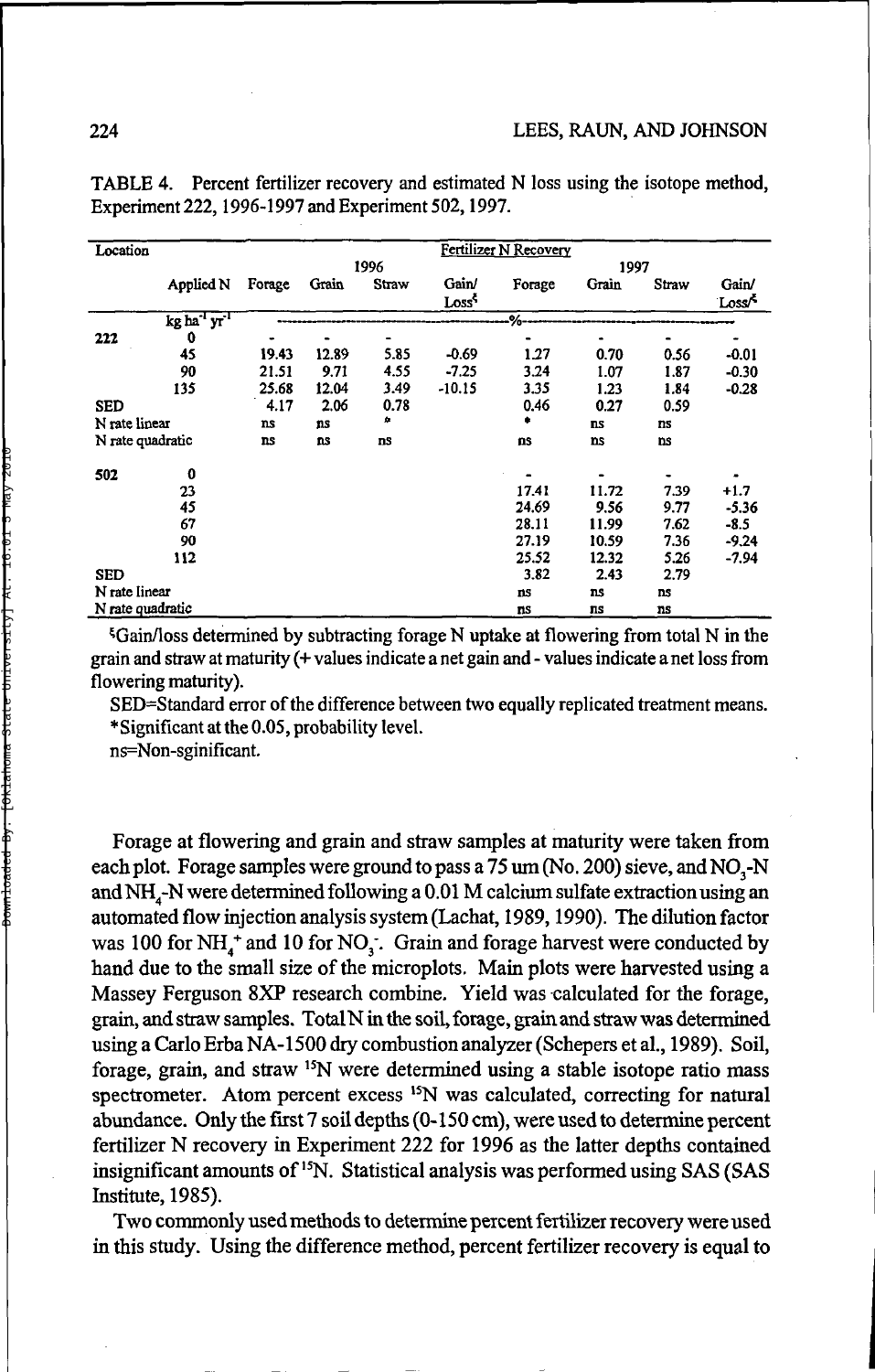| Experiment       |                                      | Fertilizer N Recovery |               |        |  |  |  |
|------------------|--------------------------------------|-----------------------|---------------|--------|--|--|--|
|                  |                                      |                       | 1997          |        |  |  |  |
|                  | Applied N                            | Grain +               | Soil          | Total† |  |  |  |
|                  |                                      | Straw (2yrs)          |               |        |  |  |  |
|                  | kg ha <sup>-1</sup> yr <sup>-1</sup> |                       | $\%$ -------- |        |  |  |  |
| 222              | 0                                    |                       |               |        |  |  |  |
|                  | 45                                   | 20.0                  | 66.02         | 86.02  |  |  |  |
|                  | 90                                   | 17.2                  | 34.70         | 51.9   |  |  |  |
|                  | 135                                  | 18.6                  | 25.04         | 43.64  |  |  |  |
| <b>SED</b>       |                                      |                       | 14.95         |        |  |  |  |
| N rate linear    |                                      |                       |               |        |  |  |  |
| N rate quadratic |                                      |                       | ns            |        |  |  |  |
|                  |                                      |                       |               |        |  |  |  |
| 502              | 0                                    |                       |               |        |  |  |  |
|                  | 23                                   | 19.11                 | 42.21         | 61.32  |  |  |  |
|                  | 45                                   | 19.33                 | 41.15         | 60.48  |  |  |  |
|                  | 67                                   | 19.61                 | 24.58         | 44.19  |  |  |  |
|                  | 90                                   | 17.95                 | 22.48         | 40.43  |  |  |  |
|                  | 112                                  | 17.58                 | 20.96         | 38.54  |  |  |  |

TABLE 5. Fertilizer N recovery at the end of two years, in the grain, straw, and soil for Experiments 222 and 502,1996- 1997, isotope method.

fTotal recovery, grain and straw ( 1996 and 1997) and that recovered in the soil.

SED=Standard error of the difference between two equally replicated treatment means.

\*Significant at the 0.05 probability level. ns=Non-significant.

total N uptake in the fertilized plot minus total N uptake in the check plot divided by the rate of fertilizer applied. When using the isotope method, percent fertilizer recovery=[100P(c-b)/f(a-b)]; where P=total N in the plant part or soil in kg ha<sup>-1</sup>, f=rate of <sup>15</sup>N fertilizer applied, a=atom percent <sup>15</sup>N in labeled fertilizer, b=atom percen  $^{15}N$  in the plant part or soil receiving no  $^{15}N$ , and c=atom percent  $^{15}N$  in the plan part or soil that did receive <sup>15</sup>N (Hauck and Bremner, 1976). Nitrogen loss was determined by subtracting total N accumulated in the grain and straw at harvest from total N accumulated at flowering. In addition,  $\overline{N}$  loss from <sup>15</sup>N plots was estimated by subtracting percent recovery in the grain and straw at harvest from percent recovery in the forage at flowering.

Total precipitation from September to May was 267 and 585 mm for Experiment 222 in 1996 and 1997 cropping cycles and 657 mm for Experiment 502 in 1997. In general, the 1996 cropping cycle was dryer and warmer than 1997.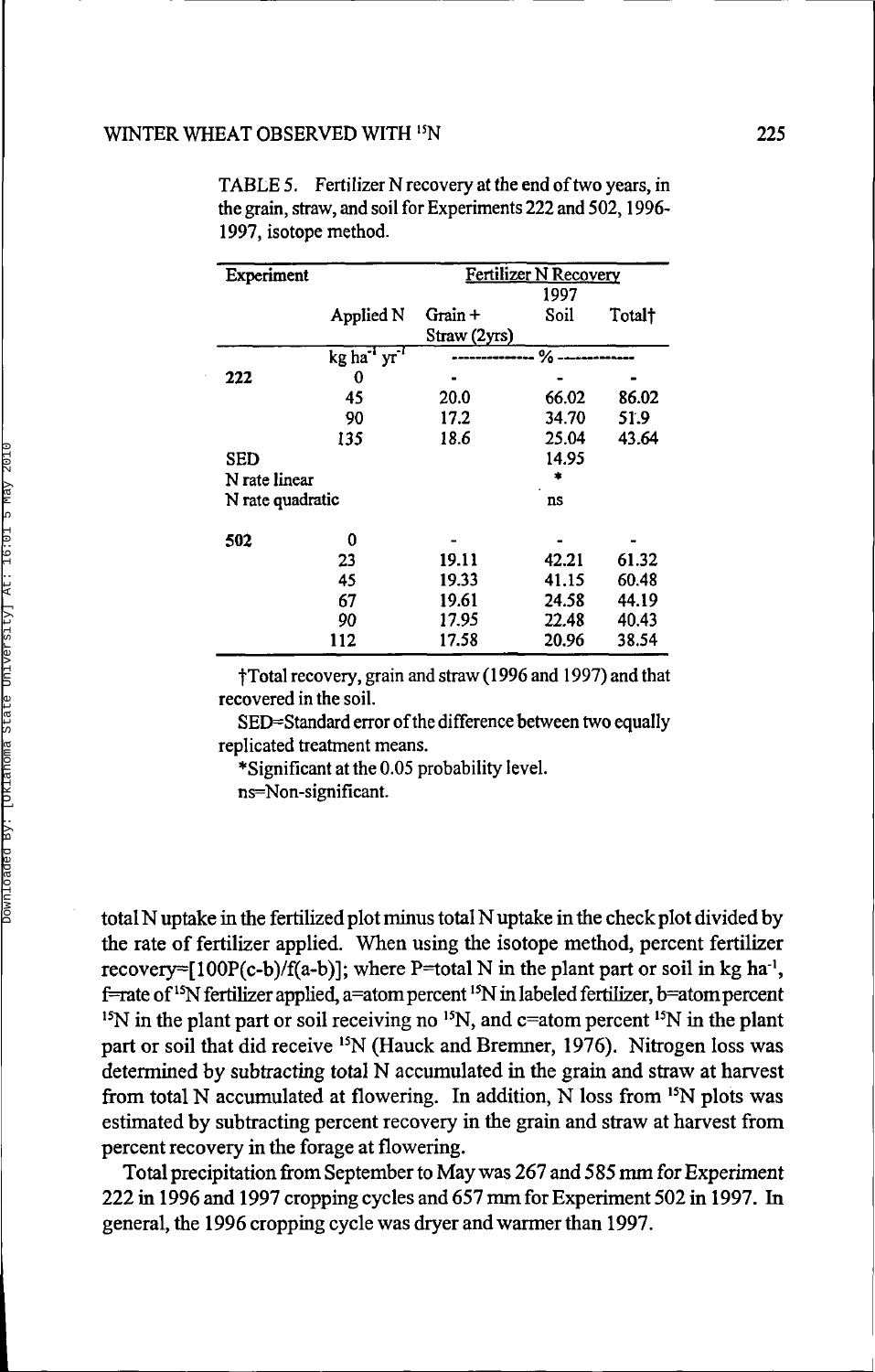

FIGURE 1. Fertilizer N recovery in the soil by depth and N rate, Experiment 222,1996 and 1997 (SED-standard error of the difference between two equally replicated means).

#### **RESULTS AND DISCUSSION**

Grain yield by treatment for both experiments is reported in Table 2. A significant linear increase in grain yield was observed at both sites and both years (Experiment 222) with increasing N rate. Estimated plant N loss/gain at Experiment 222 ranged from a net gain of  $12.05 \text{ kg N}$  ha<sup>-1</sup> to a loss of  $14.67 \text{ kg N}$  ha<sup>-1</sup> for the 45 and  $135 \text{ kg}$ N rates, respectively, in 1996 (Table 3). In the following year, N changes ranged from a net gain of 11.82 kg N ha<sup>-1</sup>, to a loss of 5.10 kg N ha<sup>-1</sup> for the 0 and 135 kg N ha<sup>-1</sup> plots, respectively. Estimated plant N loss/gain at Experiment 502 ranged from a gain of 20.48 to a loss of 41.55 kg N ha<sup>-1</sup>. Increased plant N loss with increasing N applied supports the buffering concept as proposed by Raun and Johnson (1995) since losses other than leaching increased at N rates greater than that required for maximum yield.

Estimated N loss using the difference in <sup>15</sup>N recovery (N at flowering minus N in grain+straw at maturity) increased with increasing N rate at Experiment 222 in 1996, but was inconsistent for both experiments in 1997 (Table 4). This method reliably determines plant N loss from applied fertilizer <sup>15</sup>N, but should result in lower estimates than that determined using total N uptake (Table 3) since it does not account for N coming from the soil. The latter method includes N mineraüzed from the soil that has been estimated to be as much as 50% of the total N removed in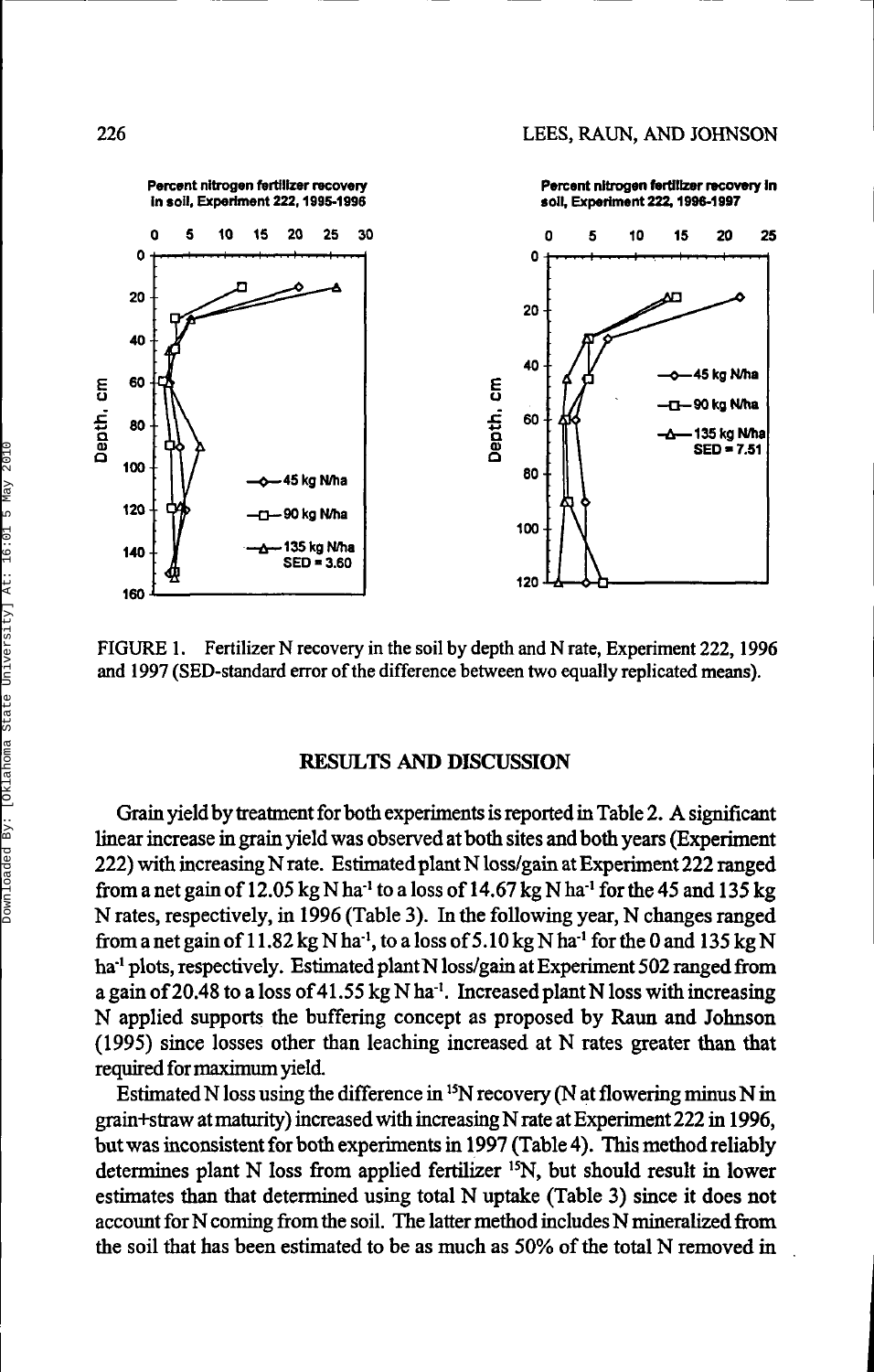

**Percent nitrogen fertilizer recovery in soil, Experiment 502,1996-1997**

FIGURE 2. Fertilizer N recovery in the soil by depth and N rate, Experiment 502,1997 (SED-standard error of the difference between two equally replicated means).

cereals (Keeney, 1982). If more N were taken up (regardless of the source), estimates of loss would be greater using the difference method (total N uptake in the forage at flowering minus N uptake in the grain and straw at maturity, Table 3) than that obtained using the isotope method (Table 4).

Total fertilizer N recovery was estimated by summing the amounts found in the grain, straw and soil (two years for Experiment 222 and one year for Experiment 502, Table 5). This estimate does not account for N potentially lost via leaching, denitrification or through the plant as gaseous NH<sub>3</sub>. However, estimated total fertilizer N recovery was as high as 86 and 61% at Experiments 222 and 502, respectively (Table 5).

Total fertilizer N recovery (as % of applied) was not affected by N rate for the grain at Experiment 222 in 1996 nor for the grain and straw in 1997 at Experiment 222 and 502 (Table 5). A linear trend for fertilizer N recovery to decrease with increasing N rate was observed for straw in 1996 at Experiment 222. Fertilizer N recovery in the soil (sum of amounts found within individually analyzed depths) decreased with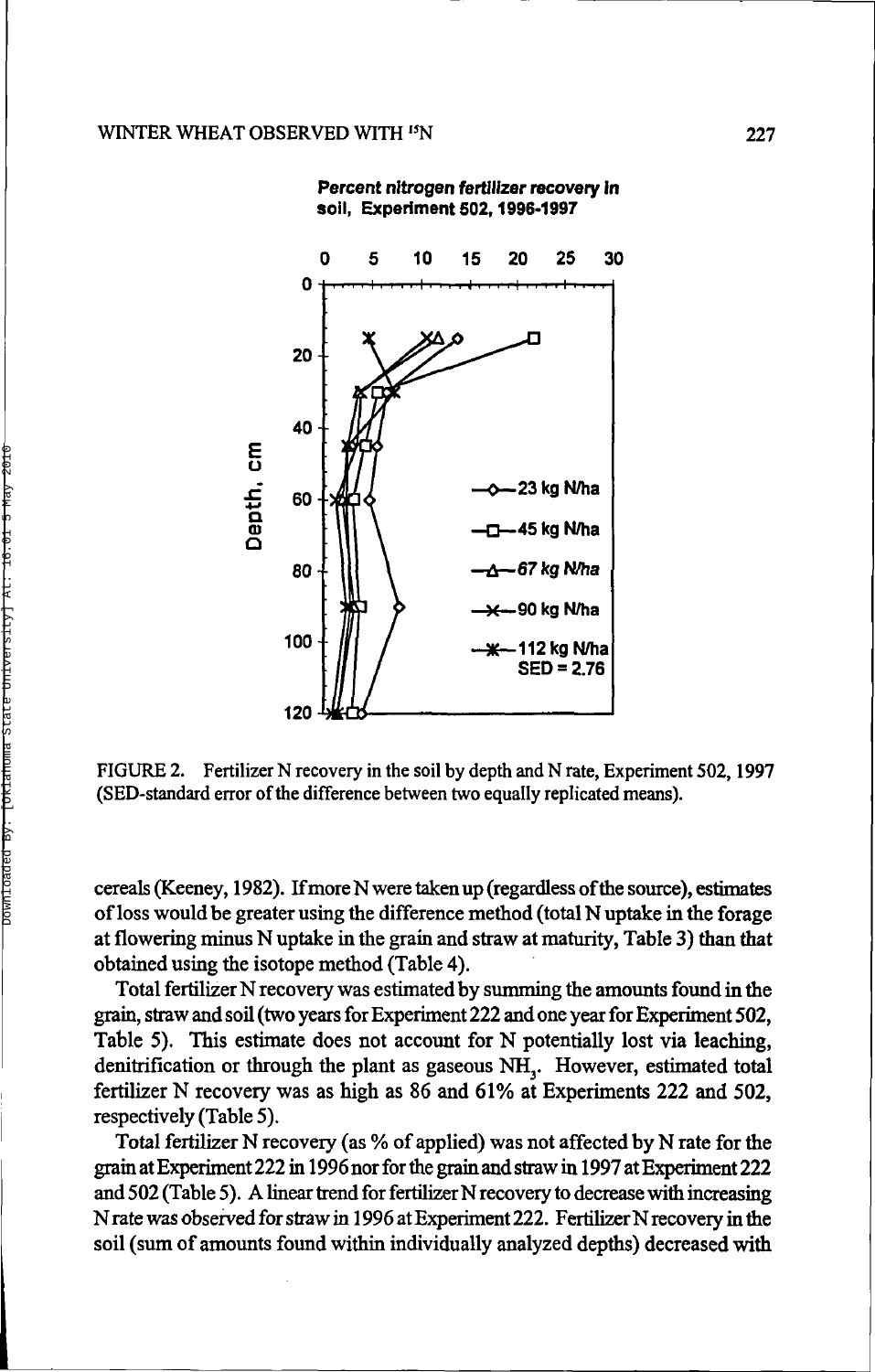

FIGURE 3. Ratio of NO<sub>3</sub> to NH<sub>4</sub> versus estimated plant N loss for Experiment 222, 1996-1997 and Experiment 502,1997.

increasing N applied at both locations. Because limited differences in fertilizer N recovery in the grain and straw were observed with increasing N rate, a significant decrease in fertilizer N recovery in the soil with increasing N applied suggests that the soil was a sink for loss. Leaching was an unlikely sink since only limited 'N recovery was noted at depths >30 cm, regardless of the rate of N applied (Figures 1 and 2). In all cases, more than half of the fertilizer was found in the first 30 cm. At depths beyond 30 cm, all had accumulated about the same amount of fertilizer. At depths >150 cm, very little <sup>15</sup>N above natural abundance was present at Experiment 222 in 1996.

Because of past work showing that large amounts of N are lost from the plant as NH<sub>3</sub>, we were interested in analyzing forage tissue at flowering for the presence of  $NH_4^*$ . Combined with NO<sub>3</sub> it was thought that the relationship between the two inorganic N forms would demonstrate whether or not the plant had an excess and if reduction was taking place. The ratio of NO<sub>3</sub> to NH<sub>4</sub><sup>+</sup> was significant for N rate at Experiment 222 in 1996 and at Experiment 502 in 1997. Correlation between NO<sub>3</sub>:NH<sub>4</sub><sup>+</sup> and N loss at maturity was low at Experiment 222 in 1996, but was highly  $\frac{1}{2}$  correlated (R<sup>2</sup>=0.47) in 1997. At Experiment 502 in 1997 the NO<sub>3</sub>: NH<sub>4</sub>+ ratio was also correlated with N loss ( $R^2$ =0.29). In 1997 at both experiments, NO<sub>3</sub> concentration at flowering was related to our estimates of plant N loss at maturity. As the NO<sub>3</sub>:NH,<sup>+</sup> increased, estimated plant N loss increased (Figure 3).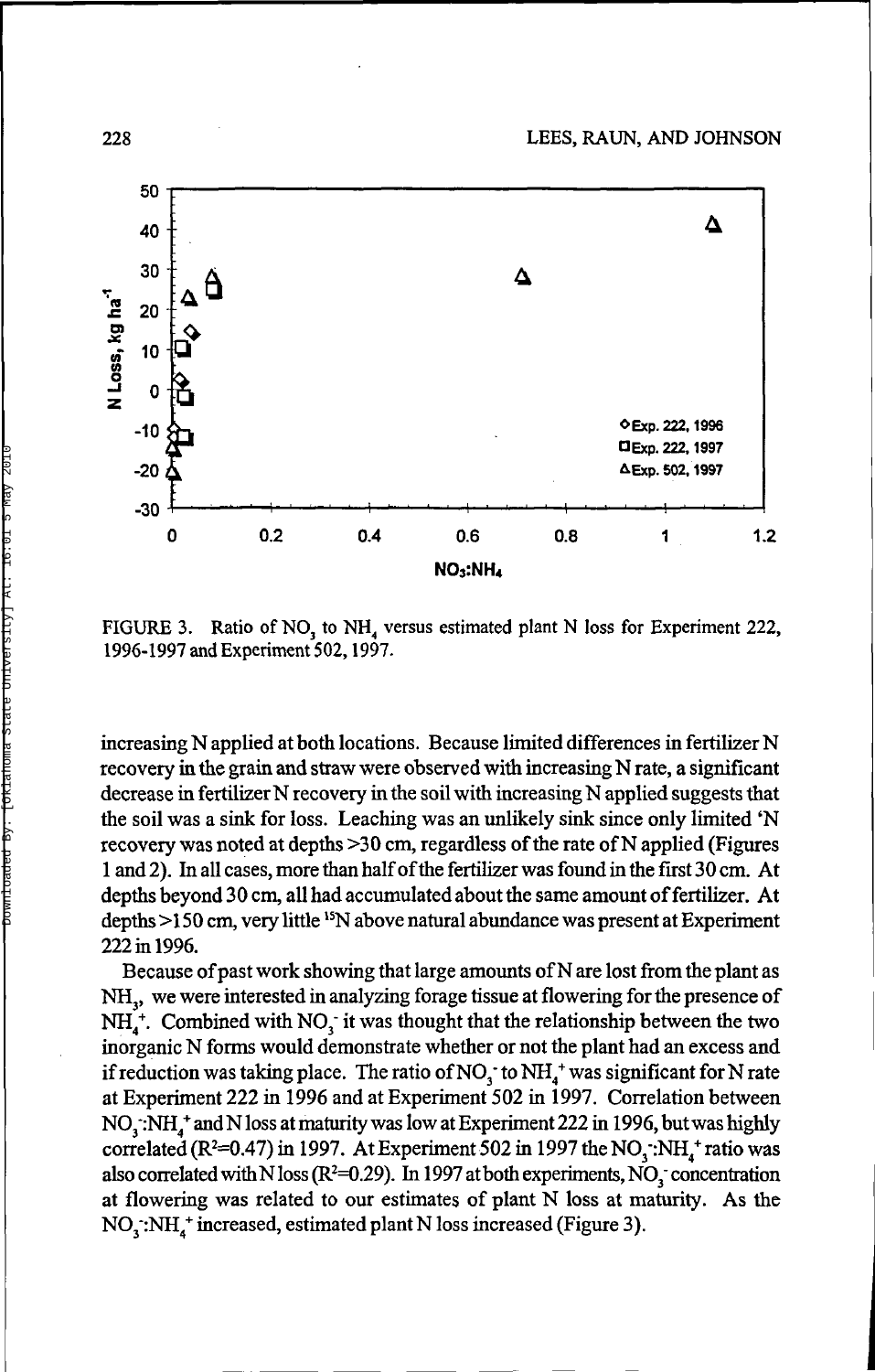#### **CONCLUSIONS**

Plant N loss plays a significant role in the efficiency of use of fertilizer N. In grain production systems, plant N loss is tied closely to N rate. As such, efforts should be made to minimize the amount of N fertilizer applied beyond the plant's needs. Maximum N use efficiency generally takes place at low N rates and prior to the rate required for maximum yield.

This work showed that loss of N from the plant and soil increased with increasing N applied in two studies employing the use of <sup>15</sup>N. Fertilizer N recovery accounting for <sup>15</sup>N removed in the grain and straw and that remaining in the soil at the end of the experiment decreased with increasing N applied, which was consistent with increased N loss (plant volatilization and denitrification) with increasing N applied. Wheat was found to accumulate up to  $190 \text{ kg N}$  ha<sup>-1</sup> in the forage by flowering, yet only 150 kg N ha<sup>-1</sup> could be accounted for in the grain and straw at maturity. The ratio of NO<sub>3</sub> to NH<sub>4</sub><sup>+</sup> in wheat forage at flowering was found to be correlated with estimated plant N loss. This may serve as a method of identifying potential plant N loss in order to increase N use efficiency via alternative management strategies.

#### **REFERENCES**

- Carter, J.N., O.L. Bennett, and R.W. Pearson. 1967. Recovery of fertilizer nitrogen under field conditions using nitrogen-15. Soil Sci. Am. Proc. 31:50-56.
- Daigger, L.A., D.H. Sander, and G.A. Peterson. 1976. Nitrogen content of winter wheat during growth and maturation. Agron J. 68:815-818.
- Francis, D.D., J.S. Schepers, and M.F. Vigil. 1993. Post-anthesis nitrogen loss from corn. Agron. J. 85:659-663.
- Harper, L.A., R.R. Sharpe, G.W. Langdale, and J.E. Giddens. 1987. Nitrogen cycling in a wheat crop: Soil, plant, and aerial nitrogen transport. Agron. J. 79:965-973.
- Harris, G.H., O.B. Hesterman, E. A. Paul, S.E. Peters, and R.R. Janke. 1994. Fate of legume and fertilizer nitrogen-15 in a long-term cropping systems experiment. Agron. J. 86:910-915.
- Hauck, R.D. and J.M. Bremner. 1976. Use of tracers for soil and fertilizer nitrogen research. Adv. Agron. 28:219-266.
- Kanampiu, F.K., W.R. Raun and G.V. Johnson. 1997. Effect of nitrogen rate on plant nitrogen loss in winter wheat varieties. J. Plant Nutr. 20:389-404.
- Keeney, D.R. 1982. Nitrogen management for maximum efficiency and minimum pollution. In: F. J. Stevenson (ed.), Nitrogen in Agricultural Soils. Agron. Monogr. 22. American Society of Agronomy, Madison, WI.